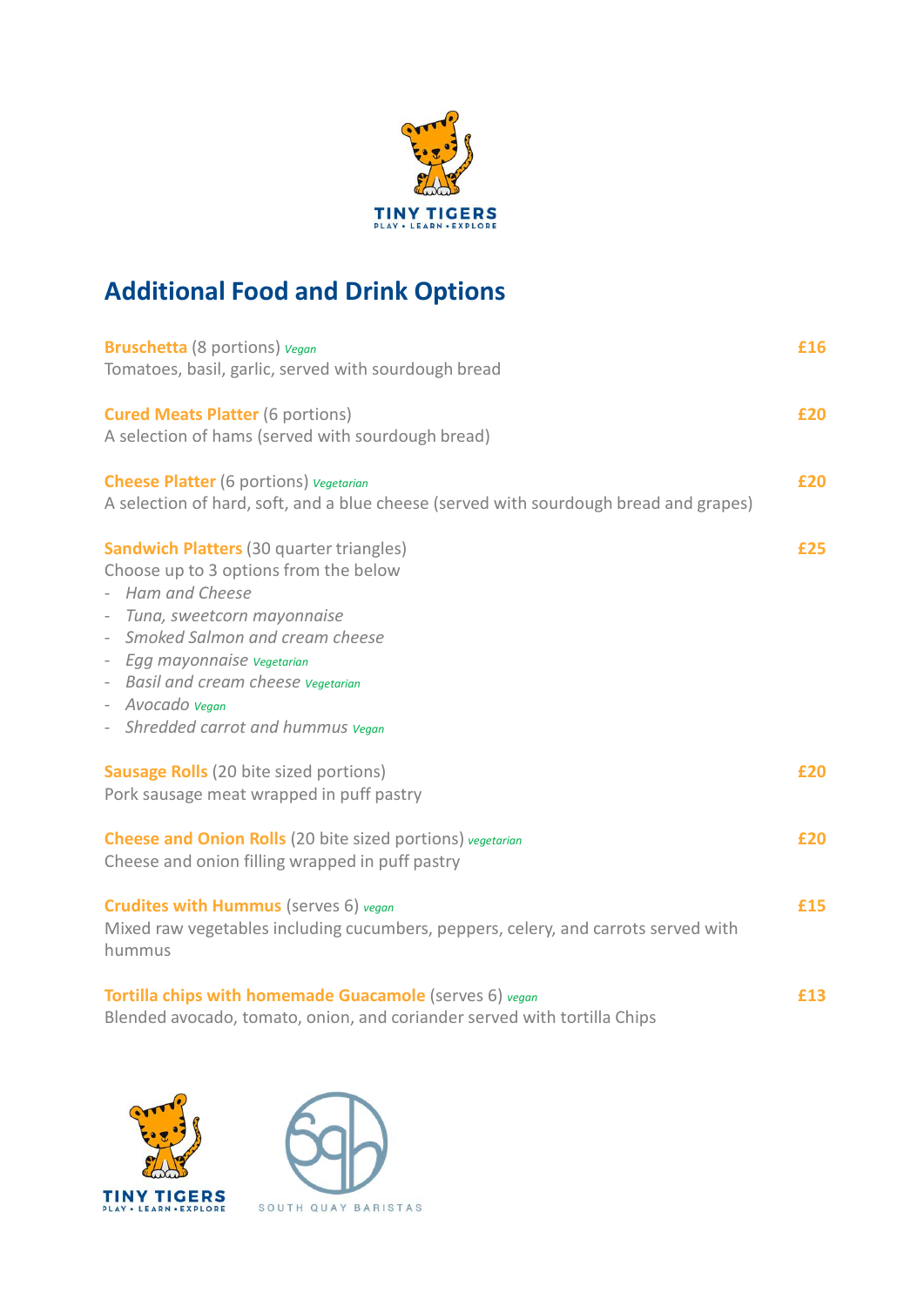

## Additional Food and Drink Options

| <b>Freshly Made Tortilla</b> (8 slices) vegetarian                                                                                                           | £25               |  |
|--------------------------------------------------------------------------------------------------------------------------------------------------------------|-------------------|--|
| Potatoes, eggs, onions, served with green salad                                                                                                              |                   |  |
| <b>Greek Salad</b> (6-8 portions) vegetarian/vegan (please state if you want without feta)<br>Cucumber, onion, tomatoes, olives, served with sourdough bread | £18               |  |
| <b>Pasta Salad</b> (6-8 portions)                                                                                                                            | £18               |  |
| Pesto (parmesan, basil, pine nuts) vegetarian                                                                                                                |                   |  |
| Roasted Vegetables served with fusilli pasta vegan                                                                                                           |                   |  |
| <b>Quiche</b> (4 portions)                                                                                                                                   | £13               |  |
| Roasted vegetable vegetarian                                                                                                                                 |                   |  |
| Quiche Lorraine                                                                                                                                              |                   |  |
| <b>Fruit Platter</b> (6-8 portions)                                                                                                                          | £15               |  |
| A selection of cut fruit including apples, pears, oranges, grapes, and seasonal fruits                                                                       |                   |  |
| <b>Pastries</b> (we can also arrange vegan options)                                                                                                          | <b>From £2.00</b> |  |
| Pain au Chocolat, Pain au Raisin, Croissant                                                                                                                  |                   |  |
| <b>Drinks</b>                                                                                                                                                |                   |  |

All drinks ordered on the day will be discounted by 10% (includes hot and cold drinks).

Alcohol may be brought along, but we remind guests that this is a family space and we would ask you to ensure your guests drink responsibly. We do not charge corkage but we ask that you bring your own glasses and cups.



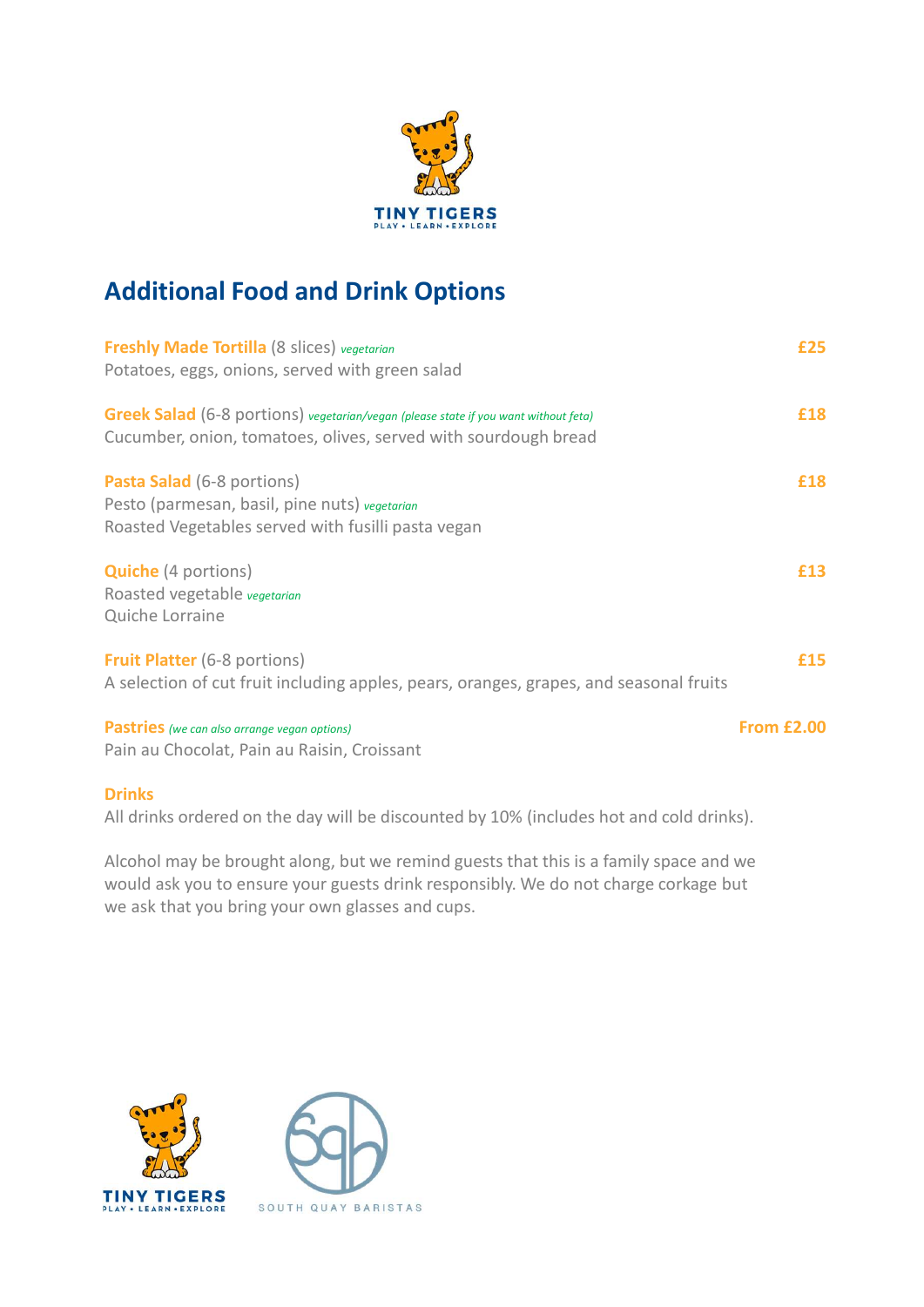

## Cake Options

You are welcome to bring your own cake with no charge. Alternatively we can recommend Buckley's Bakery (https://www.buckleysbakery.com/)